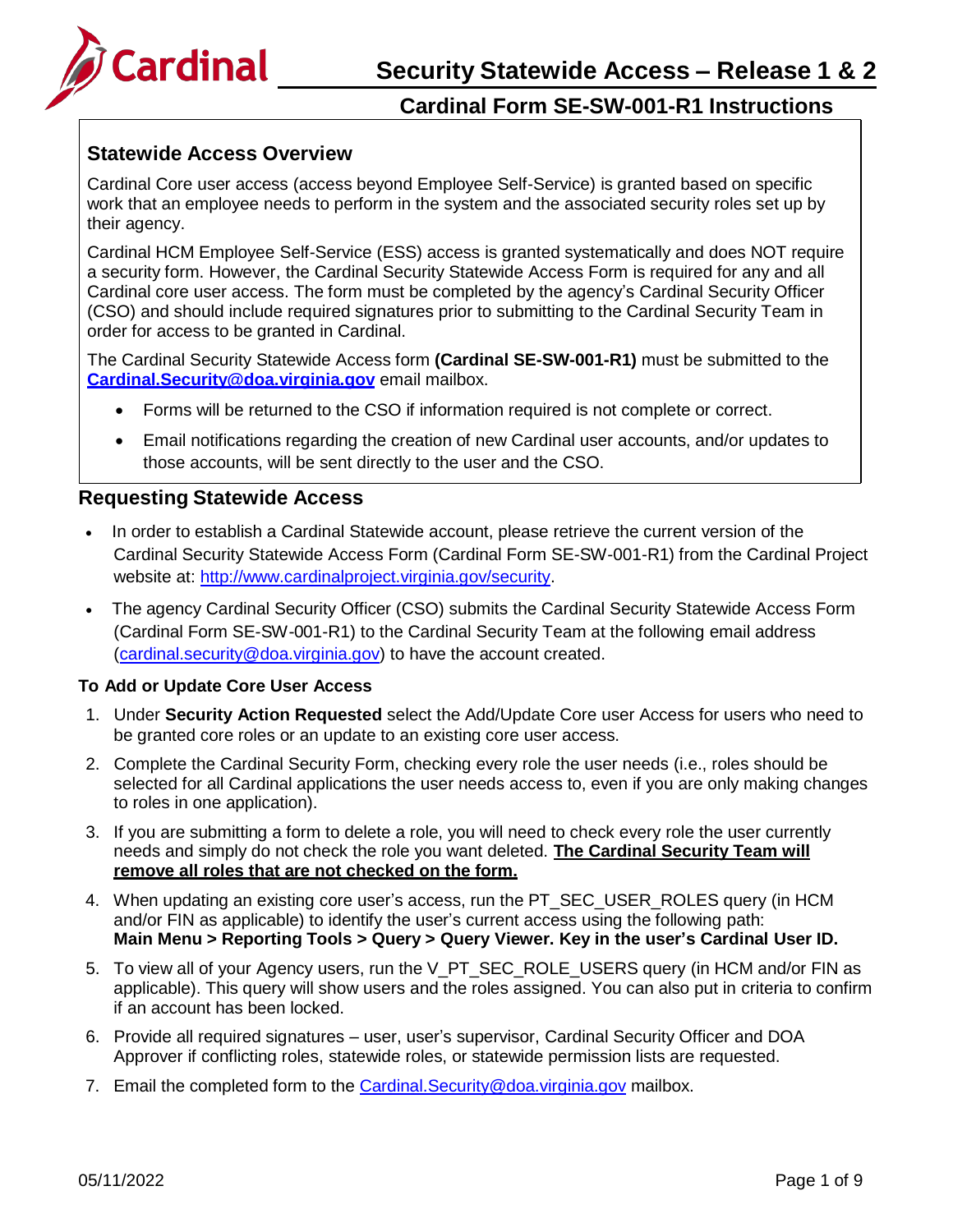

### **To Remove ALL Core User roles or Lock Out Core Users**

- 1. Under **Security Action Requested** select the Remove/Lock Out Core User access for existing users whose core roles need to be removed. Actual account Lock Outs will only be completed for Contract Workers or HR Level 4 users, as they do not need ongoing system access to Employee Self-Service (ESS).
- 2. Complete the **User Information** section of the Cardinal Security Form.
- 3. Provide signatures from the user's supervisor and the Cardinal Security Officer.
- 4. Email the completed form to the Cardinal. Security@doa.virginia.gov mailbox.
- 5. In lieu of the Cardinal Security Form, the Cardinal Security Officer may send an email to Remove ALL Core User roles or Lock Out a Core User Cardinal account. Include the user's name, user's Cardinal ID, Business Unit, Department ID, Supervisors' Name and copy the user's supervisor on the email.

#### **Overview of each section of the Cardinal Security Statewide Access Form:**

1. **Security Action Requested** (Required)

| <b>SECURITY ACTION REQUESTED (select one)</b> |                                   |
|-----------------------------------------------|-----------------------------------|
| Add/Update Core User Access                   | ∏Remove/Lock Out Core User Access |
| (complete all applicable fields and roles)    | (complete User Info Section Only) |

- a. **Add/Update Core User Access –** Check this box to grant Core User roles or update an existing Core User account.
- b. **Remove/Lock Out Core User Access –** Check this box if all Core User roles should be removed or if account needs to be locked for a contractor or HR Level 4 user.
- 2. **User Information Requested** (Required)

| <b>USER INFORMATION</b>                                                                                                     |                                               |  |  |
|-----------------------------------------------------------------------------------------------------------------------------|-----------------------------------------------|--|--|
| Name Change<br>Name - Last, First, Middle Initial                                                                           | Business Email Address - @agency.virginia.gov |  |  |
|                                                                                                                             |                                               |  |  |
| Employee ID:                                                                                                                | Cardinal User ID:                             |  |  |
| User's Job Title:                                                                                                           | <b>Business Unit:</b><br>Department ID:       |  |  |
| [Is the User a contract worker or HR Level 4 employee? If so, check box and provide User's Supervisor Name and Employee ID: |                                               |  |  |
| Supervisor Name:                                                                                                            | Employee ID:                                  |  |  |

- a. **Name –** Last, First, Middle Initial (e.g., Doe, John B.)
- b. **Name Change –** Check this box if this is an existing Core User with a name change. Employees should initiate all name changes with their agency HR department.
- c. **Business Email Address –** Enter the user's business email address (e.g.[,](mailto:John.Doe@agency.virginia.gov) [John.Doe@agency.virginia.gov\)](mailto:John.Doe@agency.virginia.gov) (Note: For new COVA agency users, make sure users have logged on to their email in order for their account to show up in OKTA Directory before submitting security form)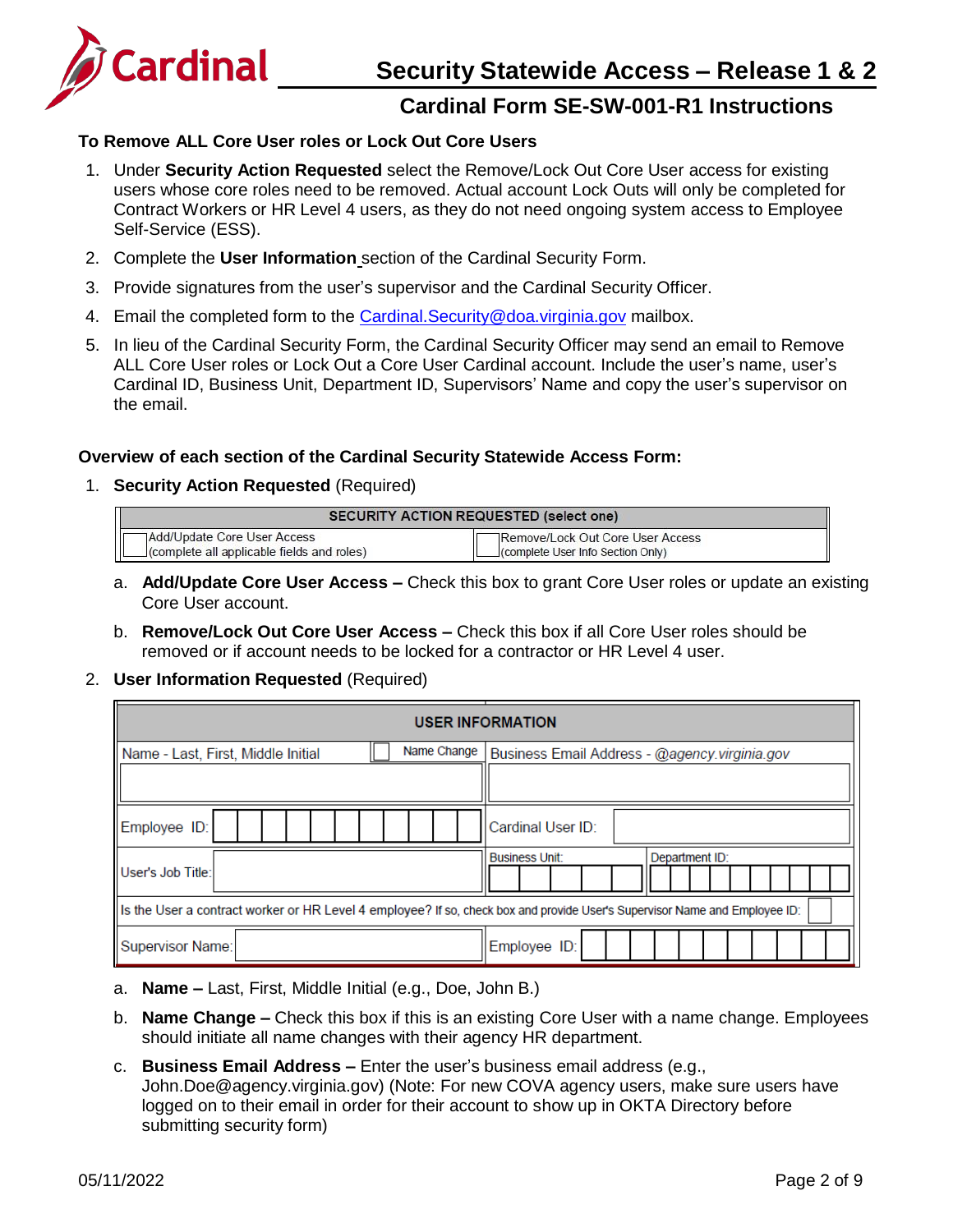

- d. **Employee ID –** Employee ID number is the 11-digit number assigned by Cardinal (e.g., 00123456700). You must enter the full 11-digit number on this form.
- e. **Cardinal User ID –** Needed for Existing Users (including ESS users requesting Core User access).
	- i. Leave this field BLANK for New Contractors and HR Level 4 employees.
	- ii. If you are unaware of a users' existing ID please run the V\_PT\_SEC\_ROLE\_USERS query (in HCM or FIN as applicable). This query will show **User ID**, Dept. ID, Account Lock (yes or no), Business Unit, Oprid Description and security roles for the selected application (HCM or FIN).
- f. **User's Job Title –** User's current job title. (e.g., Financial Services Specialist)
- g. **Business Unit –** Enter your agency's 5-digit Business Unit ID (e.g., 50100-VDOT, 15100-DOA, etc.)
- h. **Department ID –** Enter your agency Department ID (e.g., 10015-VDOT, 95400-DOA, etc.)
- i. **Check box if contract worker or HR Level 4 employee?** Check this box only if the user is a Contract Worker or HR Level 4 employee (e.g., without a Cardinal Employee ID).
- j. **Provide Supervisor Name and supervisor Employee ID Number for contract workers and HR Level 4 employees Only**
	- i. Supervisor's Name (e.g., Doe, John B.)
	- ii. Supervisor's Employee ID Number Employee ID Number is an 11-digit number assigned by Cardinal (e.g., 00123456700). You must enter the full 11-digit number on this form.

#### 3. **FIN Section**

Complete this section as applicable for users requiring core access to FIN.

FIN Section - Accounts Payable, Accounts Receivable and General Ledger (if applicable)

#### a. **Finance Primary Permission Lists**

| <b>Finance Primary Permission Lists</b>               |  |                                                                           |  |
|-------------------------------------------------------|--|---------------------------------------------------------------------------|--|
| <b>Business Units</b><br>(10000 to 59999) Select one> |  | <b>IBusiness Units</b><br><<    (60000 to 99999) <select one=""></select> |  |

- i. **Primary Permission List** select the required FIN Primary Permission List to which access is required by using the drop down box. Primary Permission List selection should coincide with the users' agency Business Unit. (e.g., users in 13300 should only select Primary Permission Lists for Business Unit 13300:
	- 13300 V\_R\_13300\_APA\_OVERSIGHT
	- 13300 V\_R\_13300\_USERS)
- ii. A detailed list of Primary Permission Lists by Business Unit can be found on the Cardinal Project website. Choose only one FIN Primary Permission List per user.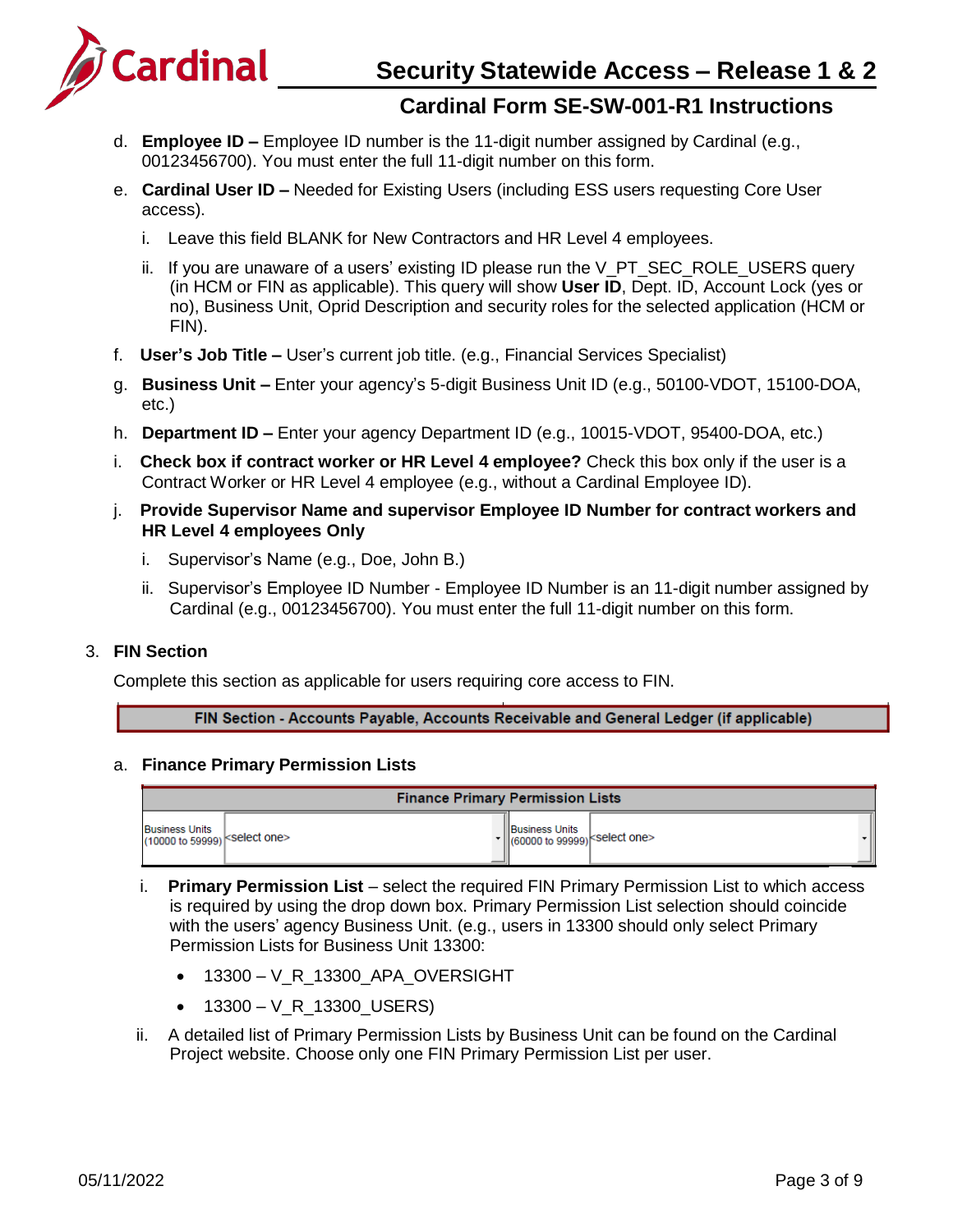

#### b. **Finance Read Only Access**

Check here if only requesting Read Only Access to FIN:

- i. Check box if user is only requesting Read Only access to FIN and needs no additional FIN roles.
- ii. Read Only roles *(Cardinal Reporter, Cardinal Viewer and PeopleSoft User)* will be assigned. These roles are also assigned to users automatically when other FIN Core roles are selected.

#### c. **Finance Expense Approver Profiles**

| <b>Finance Expense Approver Profiles</b>                                                                         |                                                               |  |
|------------------------------------------------------------------------------------------------------------------|---------------------------------------------------------------|--|
| <b>Fiscal Officer</b><br>Agency Head                                                                             | DOA Pre Audit (DOA Only Statewide)<br>Check to Remove Profile |  |
| If Agency Head or Fiscal Officer, enter<br><b>Business Unit(s) and Department ID</b><br>number(s) user approves. |                                                               |  |

- i. **Expense Approver Profiles**  If user is an Expenses Approver and need a profile for transactions to route based on Department IDs, please check only one profile per user. You must supply the Department ID Numbers user approves for Agency Head and Fiscal Officer. Profile is not needed if user is a supervisor or backup approver.
- ii. **Check to Removal Profile**  If expense profile is no longer needed on user setup, please check box to have it removed.

#### d. **Finance Accounts Payable Roles** (check all roles requested)

| <b>Finance Accounts Payable Roles (check all roles requested)</b>                                                   |                                      |                                         |
|---------------------------------------------------------------------------------------------------------------------|--------------------------------------|-----------------------------------------|
| <b>Supplier Conversation Processor</b>                                                                              | Voucher Processor                    | Special Voucher Processor               |
| Voucher Approver*                                                                                                   | <b>HCM Voucher Processor</b>         | Voucher Upload Error (Interfacing Only) |
| <b>Payment Reconciler</b>                                                                                           | 1099 Administrator                   | <b>Expenses Employee</b>                |
| <b>Expense Processor</b>                                                                                            | Employee Profile Sync Maintenance    | <b>Expenses Approver</b>                |
| <b>Expense Reassign</b>                                                                                             | Secure Payment Reporter              | Petty Cash Processor                    |
| Payment Cash Configurator                                                                                           | <b>Workflow System Administrator</b> | EDI Viewer (Tier II and Tier III Only)  |
| <b>Statewide Central Roles:</b>                                                                                     |                                      |                                         |
| Supplier Maintenance Specialist                                                                                     | Supplier Maint Spreadsheet Upld      | <b>EDI</b> Coordinator                  |
| <b>Payment Processor</b>                                                                                            | <b>Special Payment Processor</b>     | <b>Banking Configurator</b>             |
| Paycycle Configurator                                                                                               | Travel Expense Configurator          | Voucher Spreadsheet Processor           |
| Voucher Spreadsheet Approver                                                                                        | Payment Cash Trans Override          | Oversight Viewer                        |
| DOA Special Paycycle Processor                                                                                      | Statewide Pre Audit Approver         |                                         |
| *If Voucher Approver, enter Accounts<br>Payable Business Unit number(s) user                                        |                                      |                                         |
| approves.                                                                                                           |                                      |                                         |
| *DJJ, DBHDS, Treasury, DOA & CSA<br><b>ONLY-If Voucher Approver, also enter Dept</b><br>ID number(s) user approves. |                                      |                                         |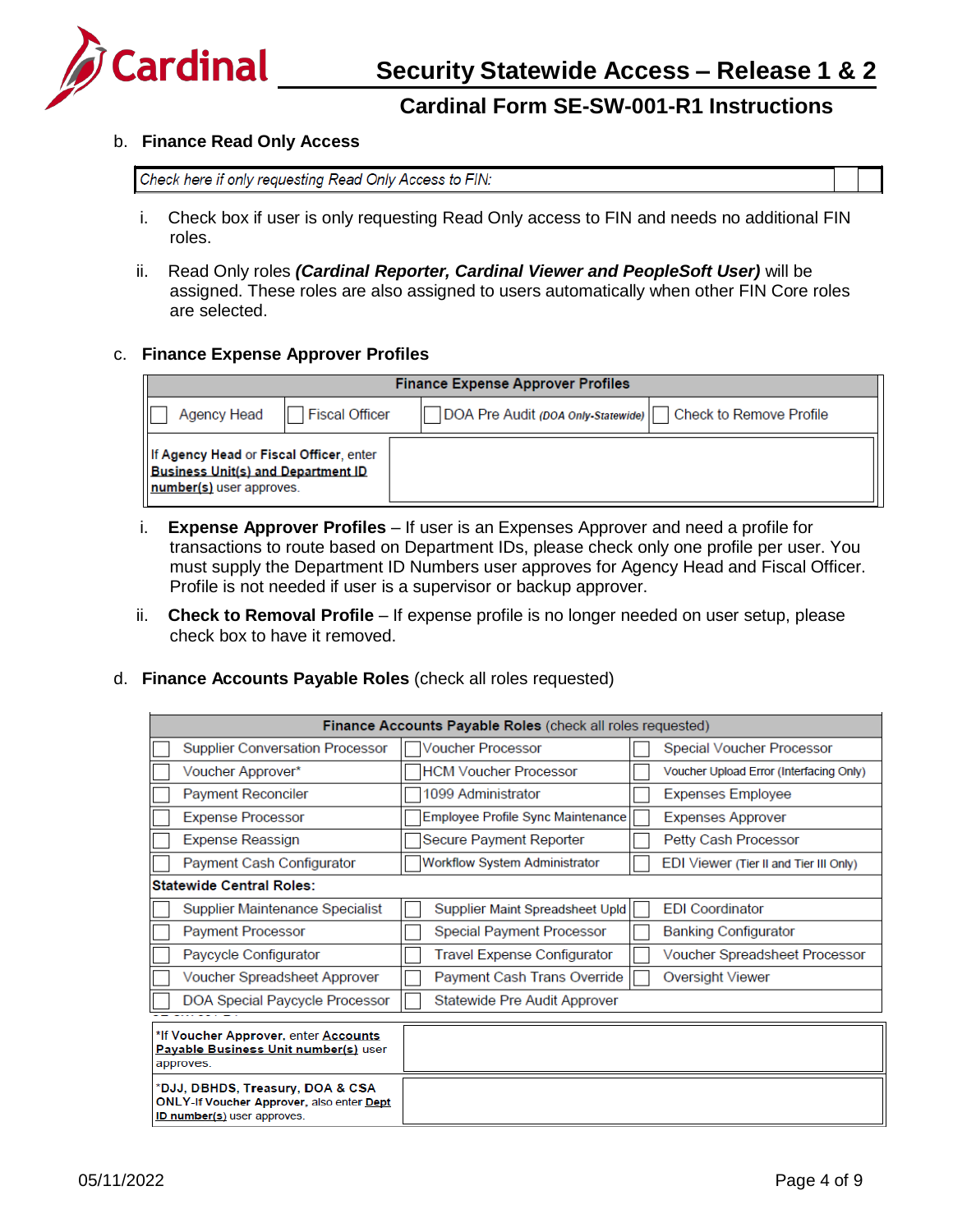

- i. **Voucher Approver\* role –** if checked you must list the Accounts Payable Business Unit Numbers user approves. DJJ, DBHDS, Treasure, DOA and CSA only must also list the Department ID Numbers user approves in the box provided.
- ii. **AP Department of Accounts Only Statewide Roles** Are not available to agencies. These roles may only be selected by Department of Accounts (DOA) users.
- e. **Finance Accounts Receivable Roles** (check all roles requested)

| <b>Finance Accounts Receivable Roles (check all roles requested)</b> |                                              |  |
|----------------------------------------------------------------------|----------------------------------------------|--|
| <b>Funds Receipts Processor</b>                                      | <b>Funds Receipts Manager</b>                |  |
| Funds Receipts Processor for Multiple GL BU (Restricted)             | Funds Receipts Manager Multi BU (Restricted) |  |

i. **AR Restricted Roles** – requires additional DOA approval. (refer to the Security Handbook). f.

#### **Finance General Ledger Roles** (check all roles requested)

| Finance General Ledger Roles (check all roles requested)                                                                       |                                  |                                |
|--------------------------------------------------------------------------------------------------------------------------------|----------------------------------|--------------------------------|
| <b>Journal Processor</b>                                                                                                       | Journal Processor - Interfacing  | Journal Approver*              |
| Agency Chartfield Administrator                                                                                                | <b>Budget Processor</b>          | <b>Budget Approver</b>         |
| <b>Statewide Central Roles</b>                                                                                                 |                                  |                                |
| <b>GL nVision Executer</b>                                                                                                     | <b>ACFR Processor</b>            | Statewide Journal Approver     |
| Statewide ChartField Admin                                                                                                     | <b>GL Tree Combo Maintenance</b> | Statewide GL Sys Administrator |
| Statewide GL Sys Processor                                                                                                     | Statewide Budget Administrator   | Statewide Budget Processor     |
| Statewide Budget Approver                                                                                                      | <b>GL Revenue Reporter</b>       | DOA Journal Bypass             |
| Journal Source Bypass                                                                                                          | SPO Crosswalk Configurator       |                                |
| *If Journal Approver, enter General Ledger<br><b>Business Unit Number(s)</b> user approves.                                    |                                  |                                |
| *DJJ, DBHDS, Treasury, DOA, and CSA<br><b>ONLY - If Journal Approver, also enter</b><br>Department ID number(s) user approves. |                                  |                                |

- i. **Journal Approver\* role –** if checked you must list the General Ledger Business Unit Numbers user approves. DJJ, DBHDS, Treasury, DOA and CSA only must also list the Department ID Numbers user approves in the box provided.
- ii. **GL Department of Accounts Only Statewide Roles –** are not available to agencies. These roles may only be selected by Department of Accounts (DOA) and Tax users.

### g. **Business Intelligence Section (Finance Only)**

Complete this section as applicable for users requiring core access to BI. Note: General access to Cardinal Business Intelligence is granted automatically with FIN Core User access.

Business Intelligence Section (Finance Only) (if applicable)\*

**BI Adhoc User (Restricted)** 

i. **BI Adhoc User role** – requires additional DOA approval. (refer to the Cardinal Security Handbook).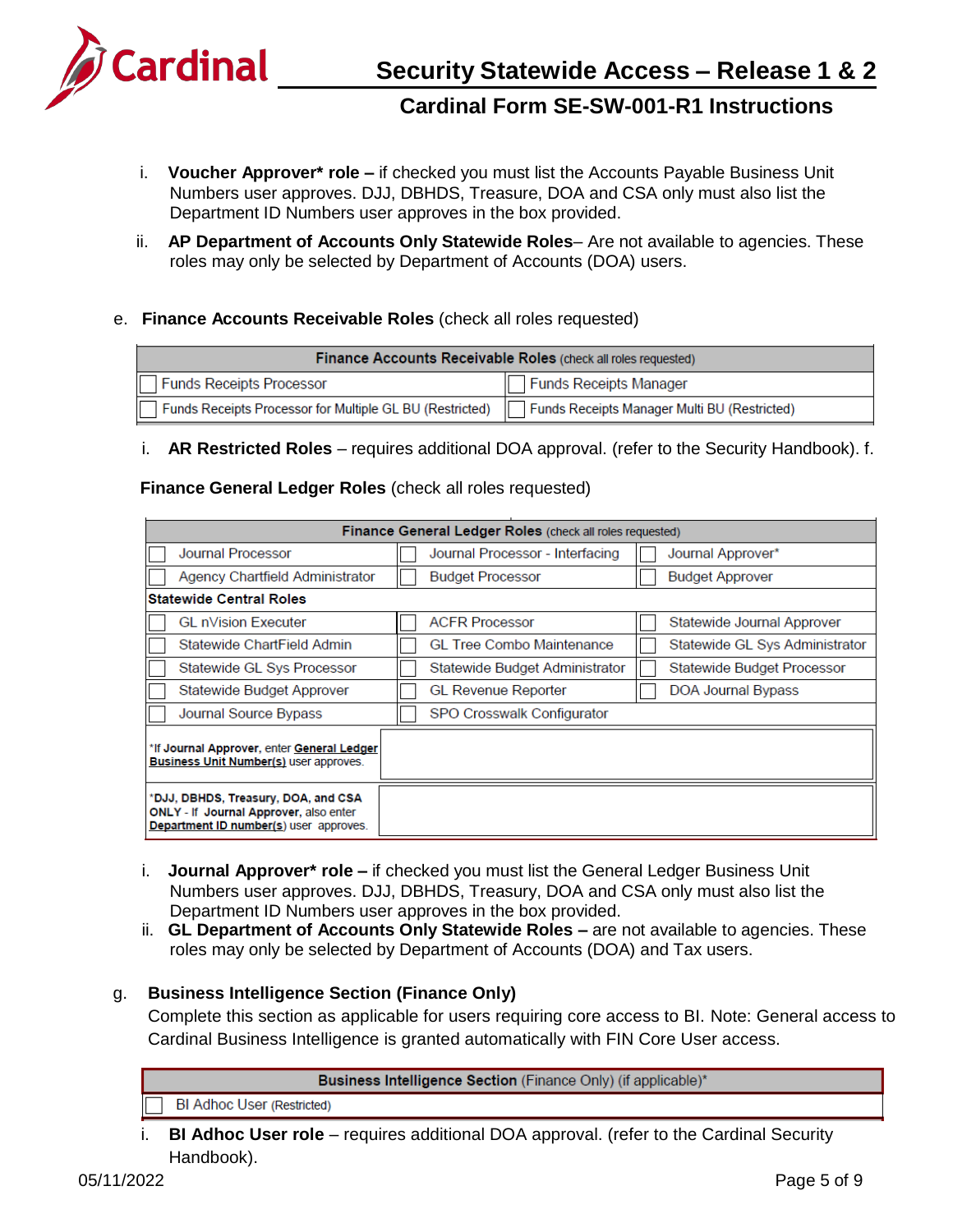

#### 4. **HCM Section**

Complete this section as applicable for users requiring core access to HCM.

HCM Section - Benefits, Human Resources, Payroll and Time & Attendance Roles (if applicable)

#### a. **Human Capital Management (HCM) Primary Permission List**

| <b>HCM Primary Permission Lists</b>                                                                          |  |  |                |                                                                  |
|--------------------------------------------------------------------------------------------------------------|--|--|----------------|------------------------------------------------------------------|
| <b>Business Units</b><br>$\left \frac{\text{business Units}}{\text{(09000 to 59999)}}\right $ < select one > |  |  | Business Units | $\left \frac{1}{160000 \text{ to } 99999)}\right $ < select one> |

- i. **Primary Permission List –** Select the required HCM Primary Permission List to which access is required by using the drop down box. Primary Permission List selection should coincide with the users' agency Business Unit. (e.g., users in 15100 should only select Primary Permission Lists for Business Unit 15100:
	- 15100 V\_PRIM\_DOA\_FISCAL
	- 15100 V PRIM DOA OVERSIGHT
	- 15100 V\_PRIM\_15100\_USERS
	- 15100 V\_PRIM\_15100\_PSB\_OVERSIGHT)
- ii. A detailed list of Primary Permission Lists by Business Unit can be found on the Cardinal Project website. **Choose only one HCM Primary Permission List per user.**

#### b. **HCM Benefit Roles (check all roles requested)**

| <b>HCM Benefits Roles</b> (check all roles requested) |                                    |                               |  |
|-------------------------------------------------------|------------------------------------|-------------------------------|--|
| <b>Benefits Administrator</b>                         | <b>Benefits Read Only</b>          | <b>HBO Benefits Support</b>   |  |
| <b>Statewide Central Roles:</b>                       |                                    |                               |  |
| <b>OHB Benefits Administrator</b>                     | <b>OHB Benefits Operations</b>     | OHB Benefits Config Read Only |  |
| <b>VRS Benefits Administrator</b>                     | <b>TLC Datasheet Administrator</b> |                               |  |

- i. OHB roles are for users in the DHRM Office of Health Benefits Only.
- ii. VRS role is for users in the Virginia Retirement System agency Only.

#### c. **HCM Human Resources Roles** (check all roles requested)

| <b>HCM Human Resources Roles</b> (check all roles requested) |                                    |                           |
|--------------------------------------------------------------|------------------------------------|---------------------------|
| <b>HR</b> Administrator                                      | <b>HR Position Management</b>      | <b>HR Manager Reports</b> |
| <b>HR Read Only</b>                                          | <b>HR Read Only Sensitive Data</b> | <b>EPR Only Entry</b>     |
| <b>Statewide Central Roles:</b>                              |                                    |                           |
| <b>HBO HR Administrator</b>                                  | <b>DHRM HR Operations</b>          | <b>DGS Reporter</b>       |
| <b>DVS Reporter</b>                                          |                                    |                           |
|                                                              |                                    |                           |

- i. DHRM role is for users in the Department of Human Resource Management agency Only.
- ii. DVS role is for users in DVS agency Only.
- iii. DGS role is for users in DGS agency Only.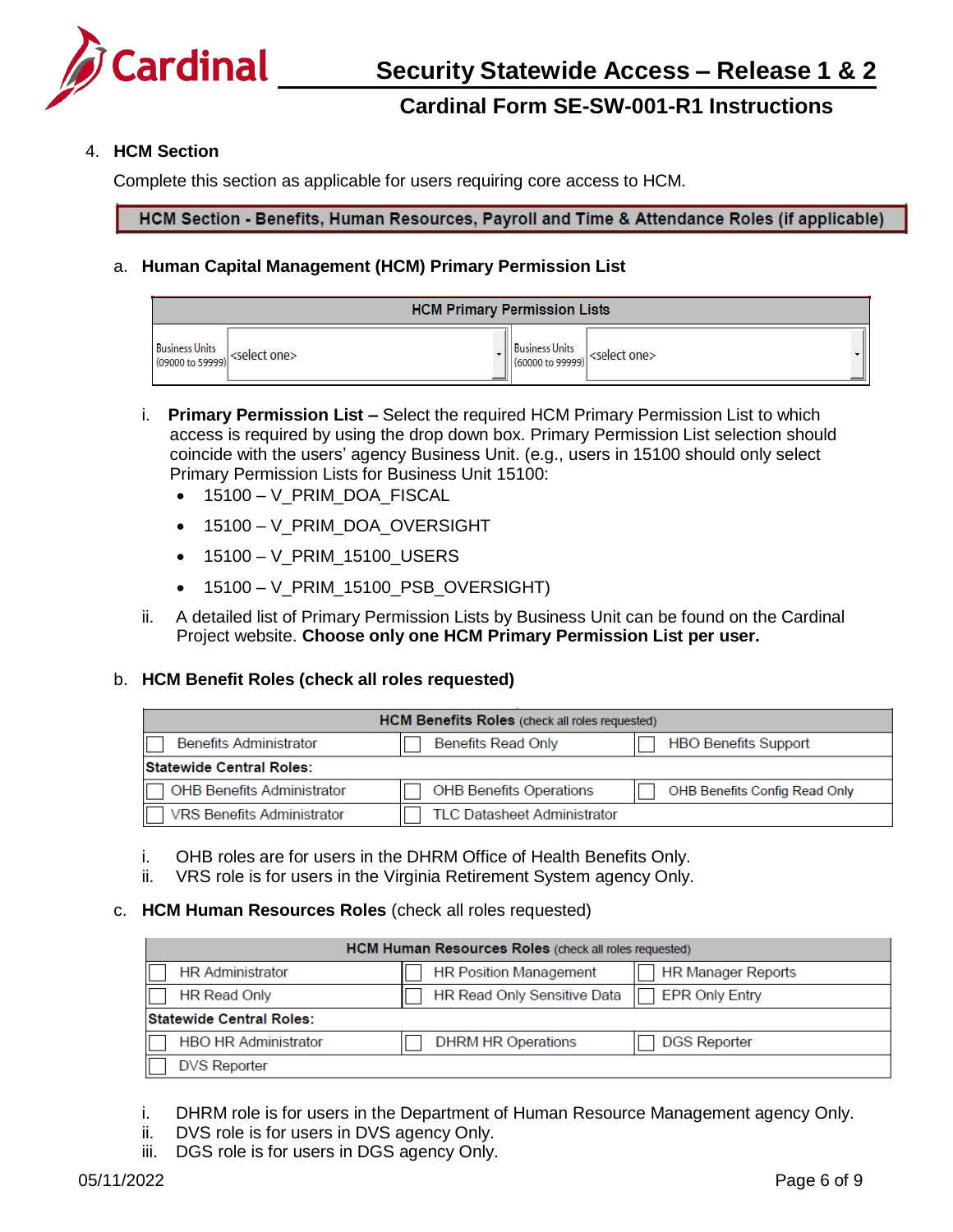

#### d. **HCM Payroll Roles** (check all roles requested)

| HCM Payroll Roles (check all roles requested) |                            |                               |
|-----------------------------------------------|----------------------------|-------------------------------|
| Payroll Administrator                         | Payroll Read Only          | <b>SPOT Approver</b>          |
| <b>Payroll Budget Processor</b>               |                            |                               |
| <b>Statewide Central Roles:</b>               |                            |                               |
| <b>SPO Payroll Operations</b>                 | SPO Payroll Processor      | SPO Payroll Garnishment Admin |
| <b>SPO Payroll Super User</b>                 | SPO Configurator Read Only |                               |

i. SPO roles are for users in the DOA's State Payroll Operations Only.

#### e. **HCM Time and Attendance Roles** (check all roles requested)

| HCM Time and Attendance Roles (check all roles requested)                        |                                 |                    |  |
|----------------------------------------------------------------------------------|---------------------------------|--------------------|--|
| <b>Absence Supervisor</b><br>Time & Labor Administrator<br>Absence Administrator |                                 |                    |  |
| Employee TL Setup                                                                | Time & Labor Supervisor         | Timekeeper         |  |
| <b>TA Interface Administrator</b>                                                | <b>Delegation Administrator</b> | <b>TA Reporter</b> |  |

#### i. **Delegation Administrator role –** should only be assigned to a limited number of Core Users, as this is a very powerful role.

#### 5. **Approvals**

| <b>Access Approvals</b>                                                                                                                                                                                                                             |      |                                                                                                                                                                                                                                                                                                       |  |      |  |
|-----------------------------------------------------------------------------------------------------------------------------------------------------------------------------------------------------------------------------------------------------|------|-------------------------------------------------------------------------------------------------------------------------------------------------------------------------------------------------------------------------------------------------------------------------------------------------------|--|------|--|
| By signing below, I acknowledge that I understand transactions added/<br>updated in the Cardinal system should be in accordance with the<br>Commonwealth Accounting Policy and Procedures Manual Cardinal<br>Topics 20310 and Cardinal Topic 70220. |      | By signing below, I certify that the Cardinal access requested for this<br>user is necessary to perform his/her current job responsibilities. I also<br>acknowledge this request is in accordance with the Commonwealth<br>Accounting Policies and Procedures Manual Cardinal Topics 20310 and 70220. |  |      |  |
|                                                                                                                                                                                                                                                     |      |                                                                                                                                                                                                                                                                                                       |  |      |  |
| <b>User Printed Name</b>                                                                                                                                                                                                                            | Date | <b>Supervisor Printed Name</b>                                                                                                                                                                                                                                                                        |  | Date |  |
|                                                                                                                                                                                                                                                     |      |                                                                                                                                                                                                                                                                                                       |  |      |  |
| User Signature (sign above)                                                                                                                                                                                                                         |      | Supervisor Signature (sign above)                                                                                                                                                                                                                                                                     |  |      |  |
| I have reviewed this request for access and certify it is in accordance with the Commonwealth Accounting Policies and Procedures Manual<br>Cardinal Topic 20310, Cardinal Topic 70220, and the Cardinal Security Handbook.                          |      |                                                                                                                                                                                                                                                                                                       |  |      |  |
|                                                                                                                                                                                                                                                     |      |                                                                                                                                                                                                                                                                                                       |  |      |  |
| Cardinal Security Officer Printed Name                                                                                                                                                                                                              |      | Date                                                                                                                                                                                                                                                                                                  |  |      |  |
|                                                                                                                                                                                                                                                     |      |                                                                                                                                                                                                                                                                                                       |  |      |  |
| Cardinal Security Officer Signature (sign above)                                                                                                                                                                                                    |      |                                                                                                                                                                                                                                                                                                       |  |      |  |

- a. **Certification Statement –** user's printed name, signature and date.
- b. **Certification Statement –** supervisor's printed name, signature and date.
- c. **Certification Statement –** Cardinal Security Officer (CSO) printed name, signature and date.
- d. **Digital Signatures** are allowed only if they include a system generated date stamp as shown in the example below.

#### **Example of Digital Signature:**

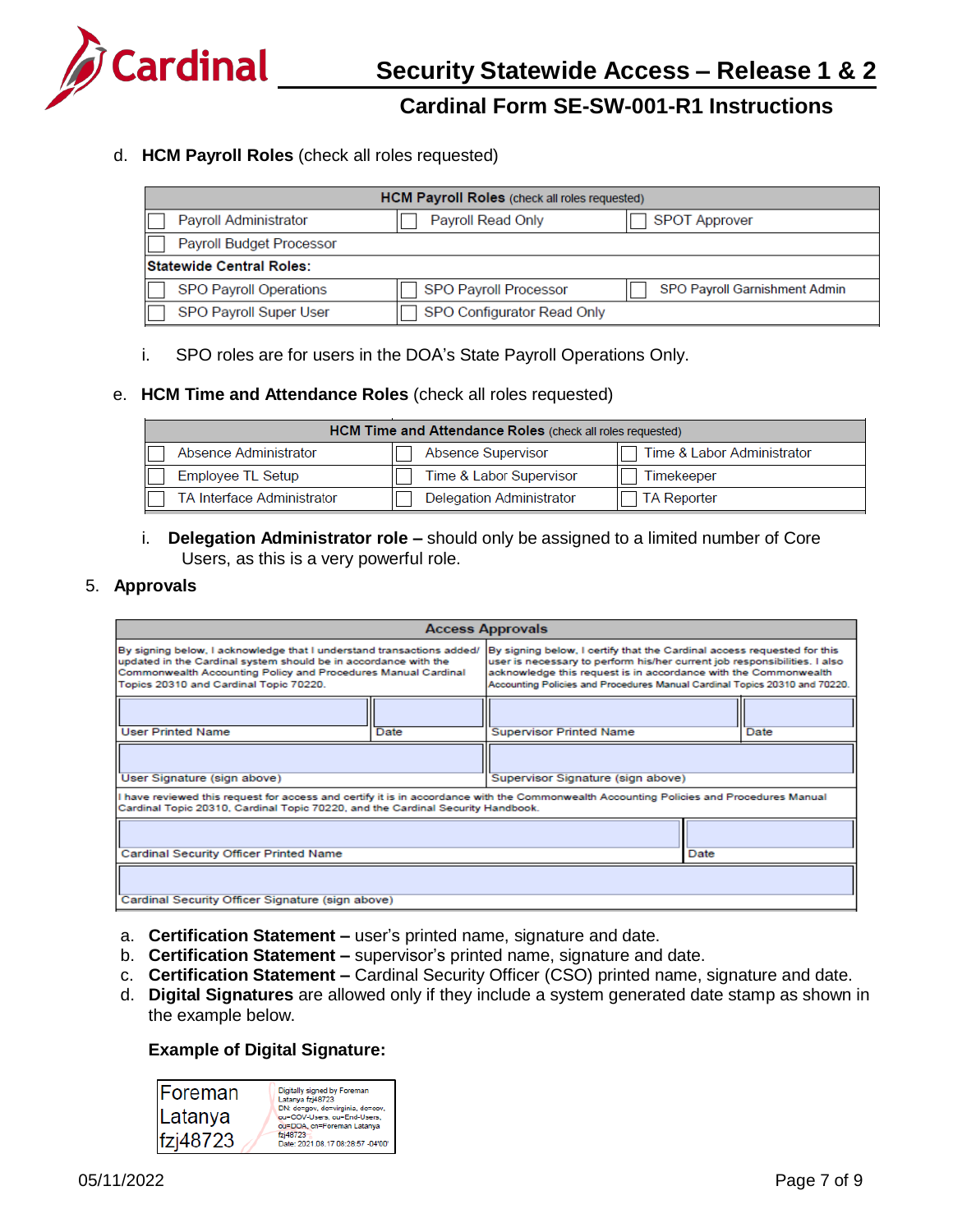

### 7. **Department of Accounts Approval**

| Department of Accounts Approval (as required) |                                          |      |  |  |  |
|-----------------------------------------------|------------------------------------------|------|--|--|--|
| Segregation of Duties Exception               | <b>Statewide Permission List Request</b> |      |  |  |  |
| <b>DOA Approver Printed Name</b>              |                                          | Date |  |  |  |
| DOA Approver Signature (sign above)           |                                          |      |  |  |  |

- a. As a general rule, Segregation of Duties (SOD) role combinations will not be granted to Cardinal users. Exceptions can be requested for agencies where limited staffing is available or special circumstances exist.
- b. Before completing or submitting a security form where an SOD role combination conflict is being requested for a user, the agency should first complete the following steps in order to obtain approval for an agency SOD conflict exception.
	- i. Submit a written request to DOA's Director of General Accounting [\(gacct@doa.virginia.gov\)](mailto:gacct@doa.virginia.gov) that includes:
		- Exceptions requested
		- Justification for the exception
- c. Digital Signatures are allowed only if they include a system generated date stamp as show in example below.

#### **Example of Digital Signature:**